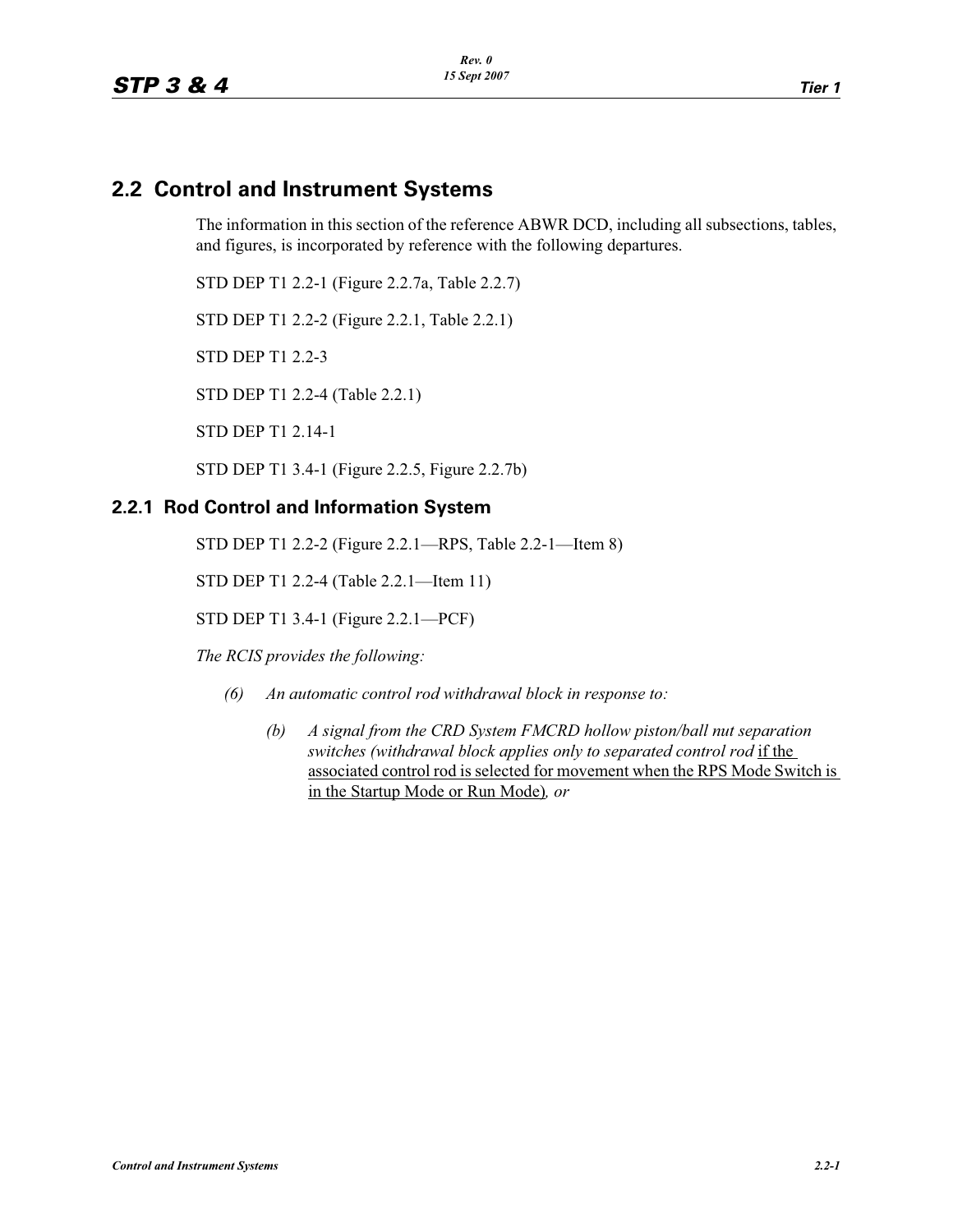

*Rev. 0*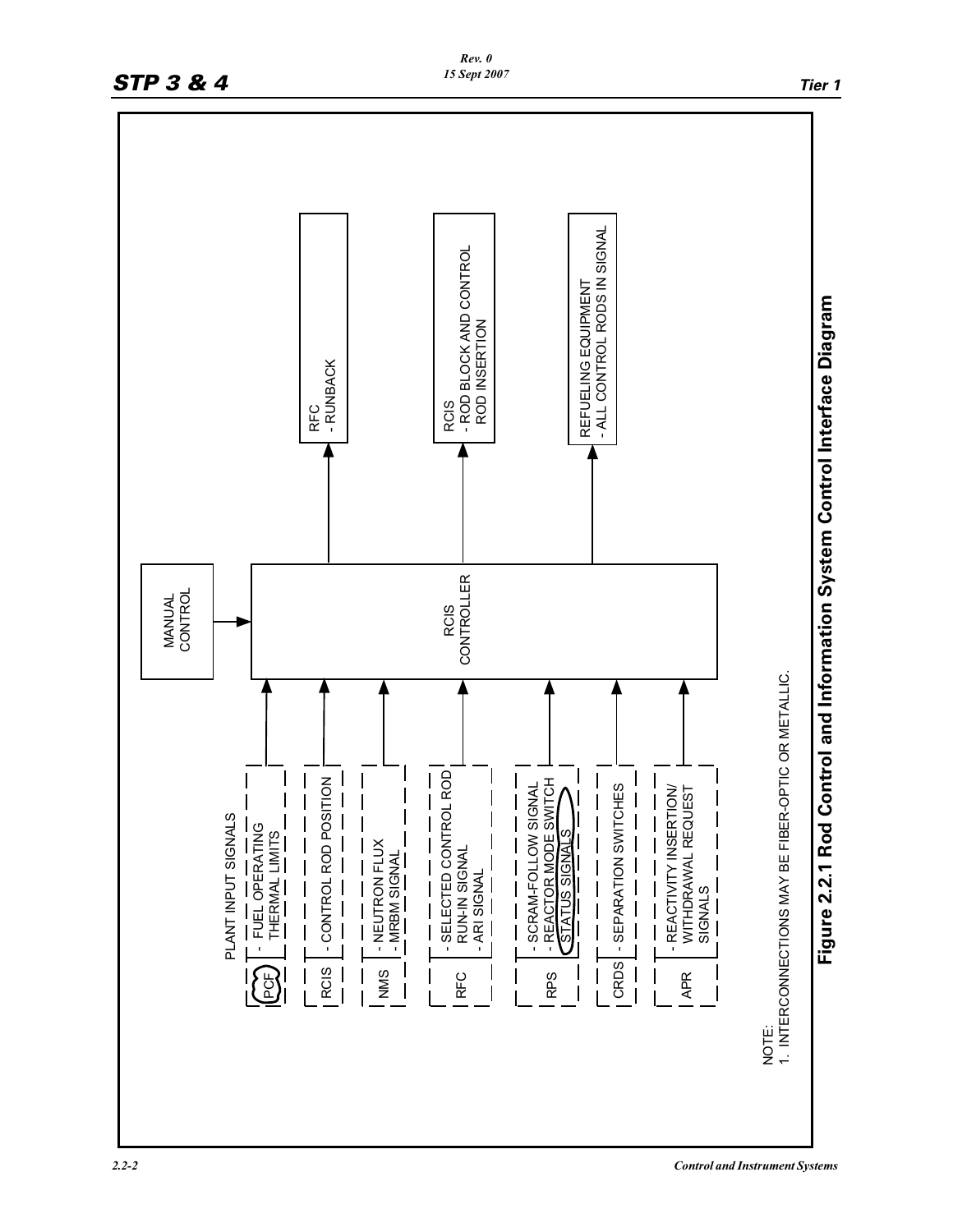|                                             |                                                      | Acceptance Criteria                | FMCRD separation switches (withdrawal<br>A control rod withdrawal block signal occurs<br>mode switch in Startup Mode or Run<br>when the RPS mode switch is in Refuel<br>control rod if selected with the RPS<br>An attempt to withdraw a control rod,<br>a. NMS MRBM at above the low power<br>block is only applicable to separated<br>associated with the same HCU are<br>upon receipt of simulated signals from:<br>Mode and the two control rods<br>withdrawn.<br>setpoint,<br>Mode),<br>ن<br><br>ö<br>$\infty$                                                                          | 11. The test signal exists <del>in only <i>one control</i>-</del><br><del>channel at a time</del> in only the one power<br>supply.                     |
|---------------------------------------------|------------------------------------------------------|------------------------------------|----------------------------------------------------------------------------------------------------------------------------------------------------------------------------------------------------------------------------------------------------------------------------------------------------------------------------------------------------------------------------------------------------------------------------------------------------------------------------------------------------------------------------------------------------------------------------------------------|--------------------------------------------------------------------------------------------------------------------------------------------------------|
| le 2.2.1 Rod Control and Information System | Inspections, Tests, Analyses and Acceptance Criteria | <b>Inspection, Tests, Analyses</b> | Tests will be conducted on the RCIS using<br>Switch; and from control rods of the same<br>simulated signals from the NMS MRBM at<br>FMCRD separation switches and Startup<br>and Run Mode positions of RPS Mode<br>above low power setpoint; and from the<br>HCU and Refuel Mode position of RPS<br>Mode Switch.<br>ထံ                                                                                                                                                                                                                                                                       | 11. Tests will be performed on the as-built RCIS<br>Class 1E uninterruptible power supply at a<br>by providing a test signal in only one non-<br>time. |
| lda<br>Tabl                                 |                                                      | Design Commitment                  | The RCIS provides an automatic control rod<br>to separated control rod if selected with<br>the RPS mode switch in Startup Mode<br>the two control rods associated with the<br>A signal from the NMS MRBM at above<br>A signal from the CRD System FMCRD<br>switches (withdrawal block applies only<br>when in Refuel Mode that only permits<br>same HCU being withdrawn from the<br>A signal from the RPS Mode Switch<br>hollow piston/ball nut separation<br>withdrawal block in response to:<br>the low power setpoint.<br>core at anytime.<br>or Run Mode).<br>.<br>ത<br>ö<br>ن<br><br>ထံ | 11. The RCIS is powered by two non-Class 1E<br>uninterruptible supplies.                                                                               |

# Table 2.2.1 Rod Control and Information System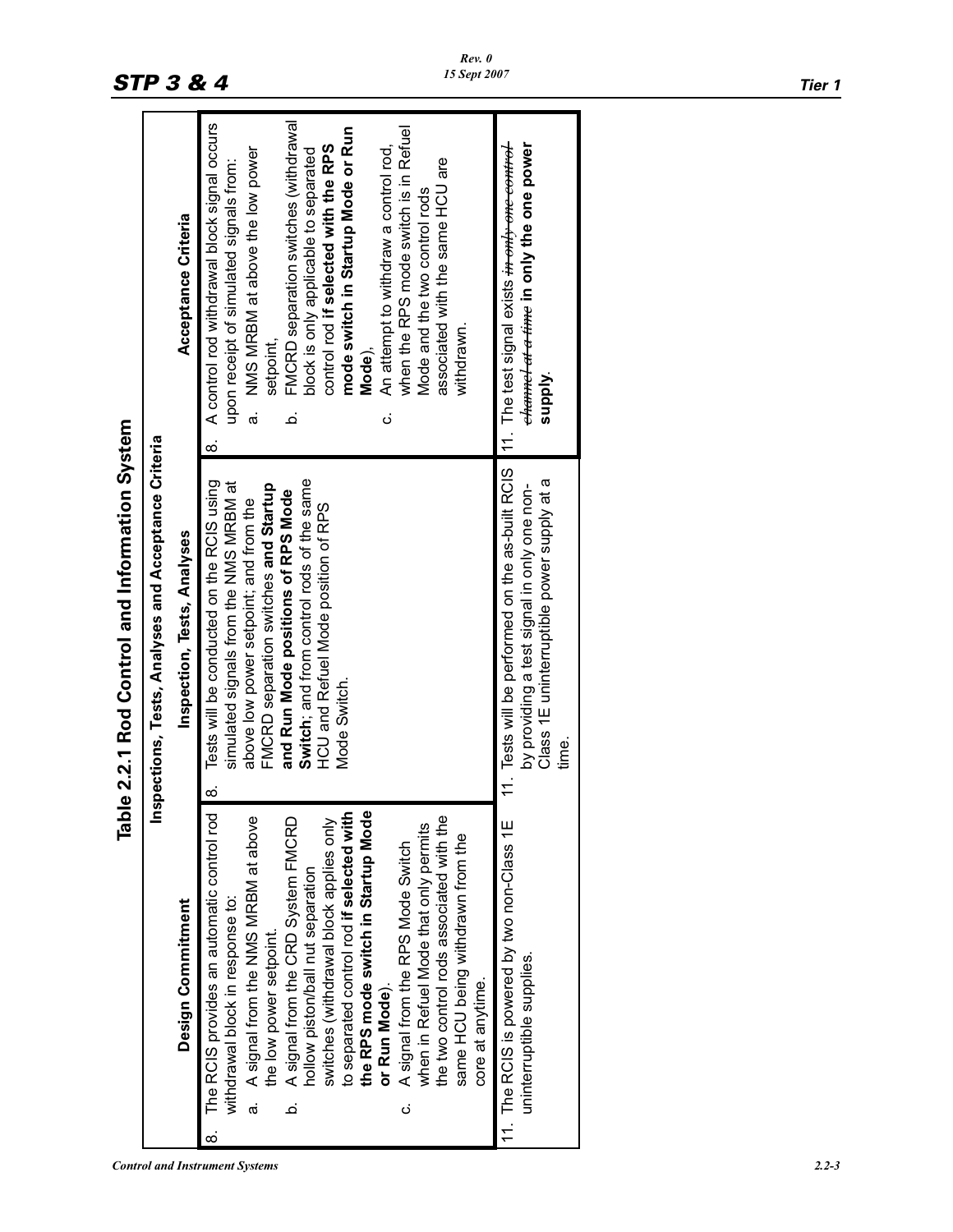# **2.2.3 Feedwater Control System**

STD DEP T1 3.4-1

STD DEP T1 2.2-3

# *Design Description*

*The FDWC digital controllers determine narrow range level signal using three reactor level measurement inputs from the NBS. Sensor signals are transmitted to the FDWC digital controllers by the Non-Essential Multiplexing System (NEMS).*

The steam flow in each of four main steamlines is sensed at the RPV nozzle venturis. Sensor*signals are transmitted to the FDWC System digital controllers by the NEMS. These measurements are processed in the digital controllers to calculate the total steam flow out of the vessel.*

*Feedwater flow is sensed at a flow element in each of the two feedwater lines. Sensor signals are transmitted to the FDWC digital controllers by the NEMS. These measurements are processed in the digital controllers to calculate the total feedwater flow into the vessel.*

*The total feedwater flow is displayed on the main control panel. The FDWC System operating mode is selectable from the main control room. The FDWC System microprocessors are located in the Control Building.*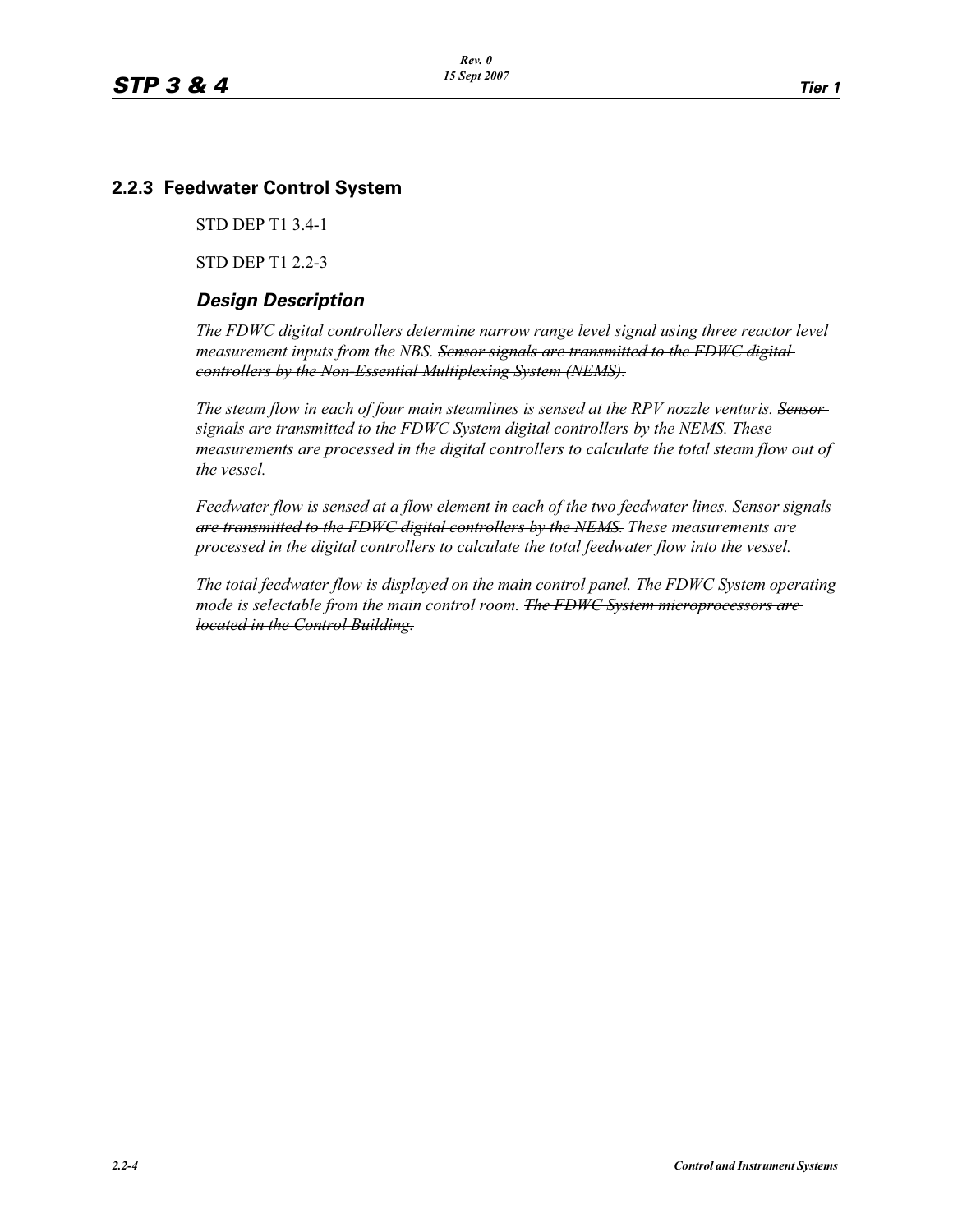# **2.2.5 Neutron Monitoring System**

STD DEP 3.4-1 (Figure 2.2.5)

# *Design Description*

*The automated in-core instrument calibration system provides local power information at various core locations that correspond to LPRM locations. The automated in-core instrument calibration system uses its own set of in-core detectors for local power measurement and provides local power information for three-dimension core power determination and for the calibration of the LPRMs. The measured data are sent to the Process Computer System* Plant Computer Functions *for such calculation and LPRM calibration*.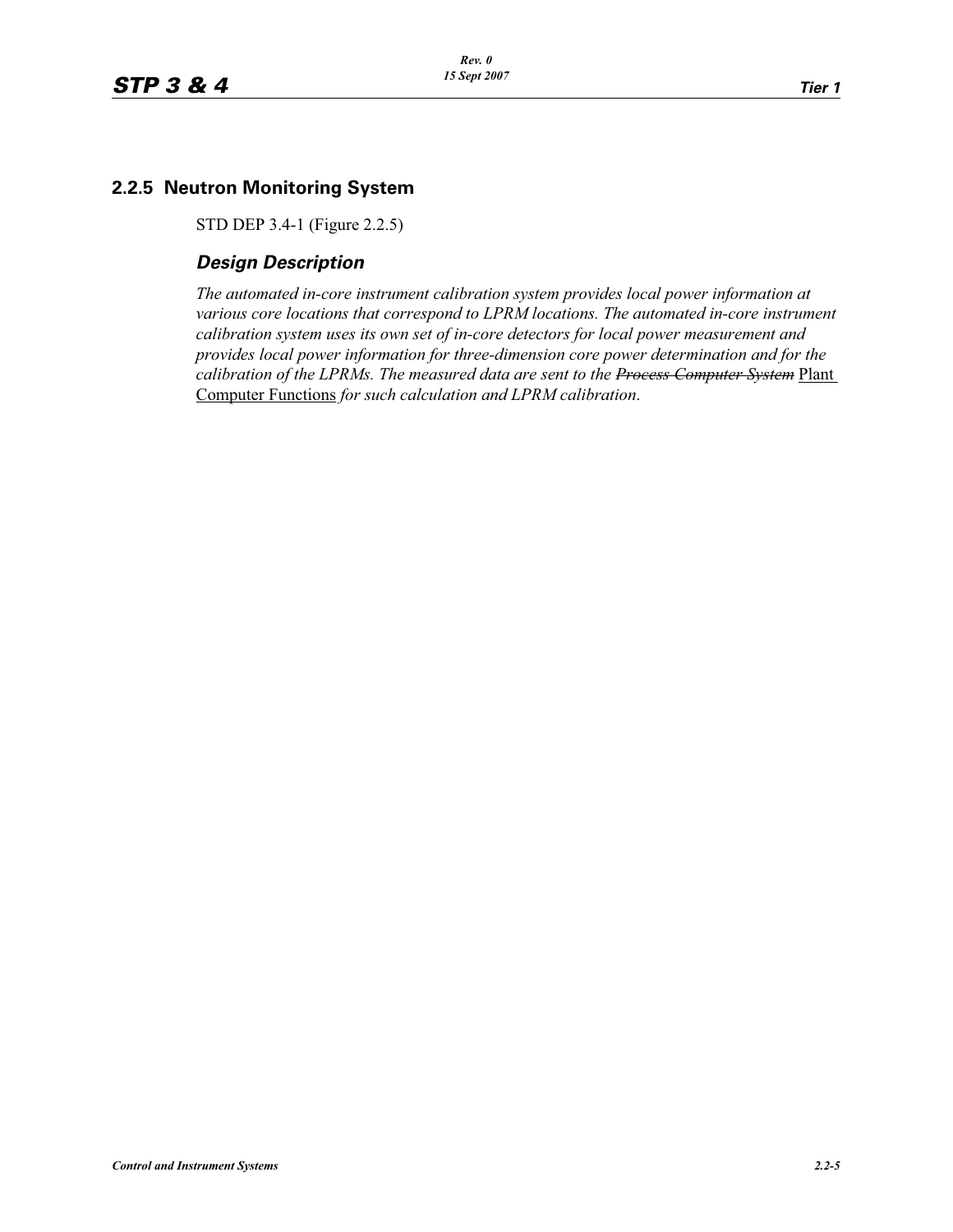

**Figure 2.2.5 Neutron Monitoring System**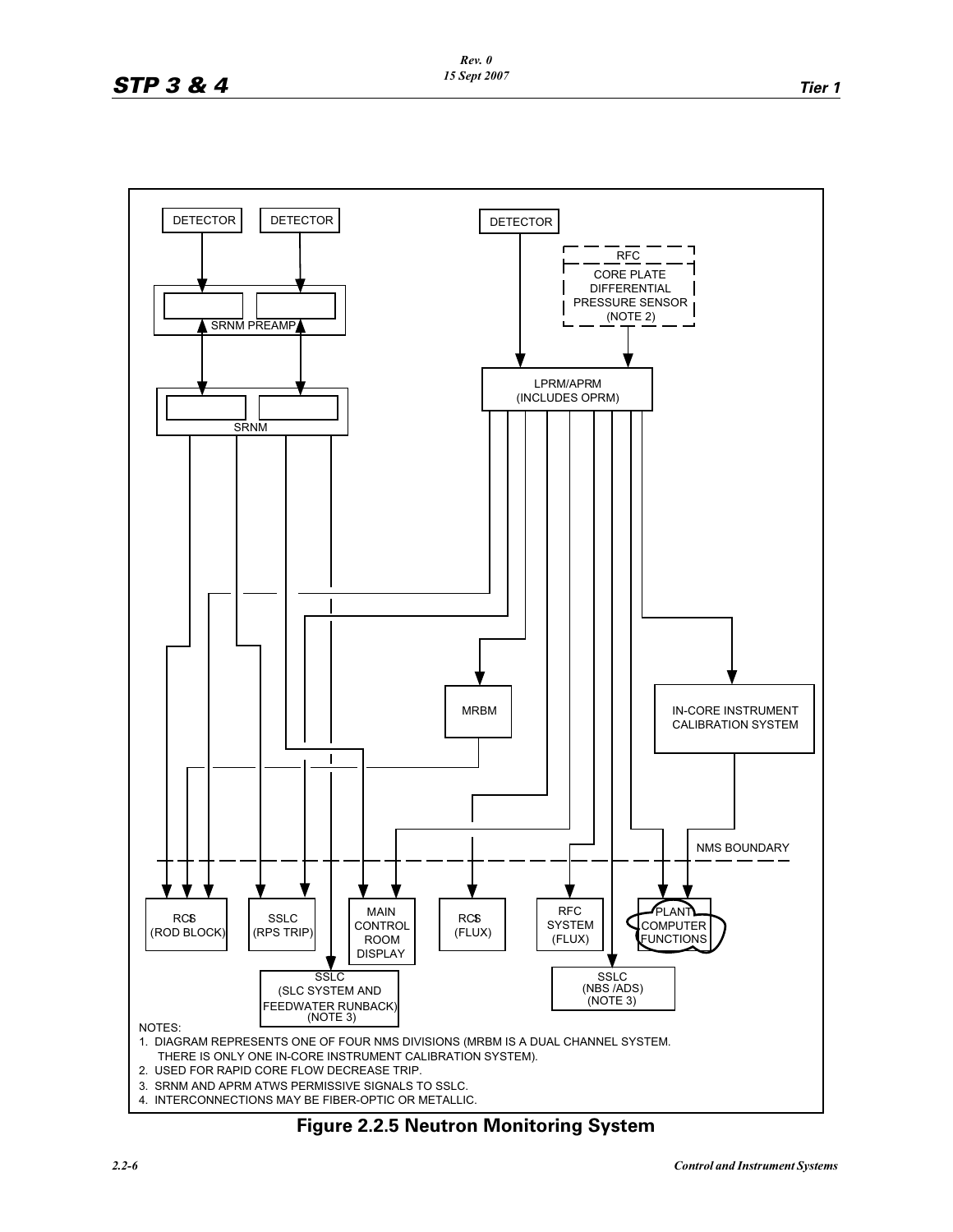# **2.2.6 Remote Shutdown System**

STD DEP T1 2.14-1

Licensing Topical Report NEDO-33330P, "Hydrogen Recombiner Requirements Elimination," pages B-3 and B-4 are incorporated by reference.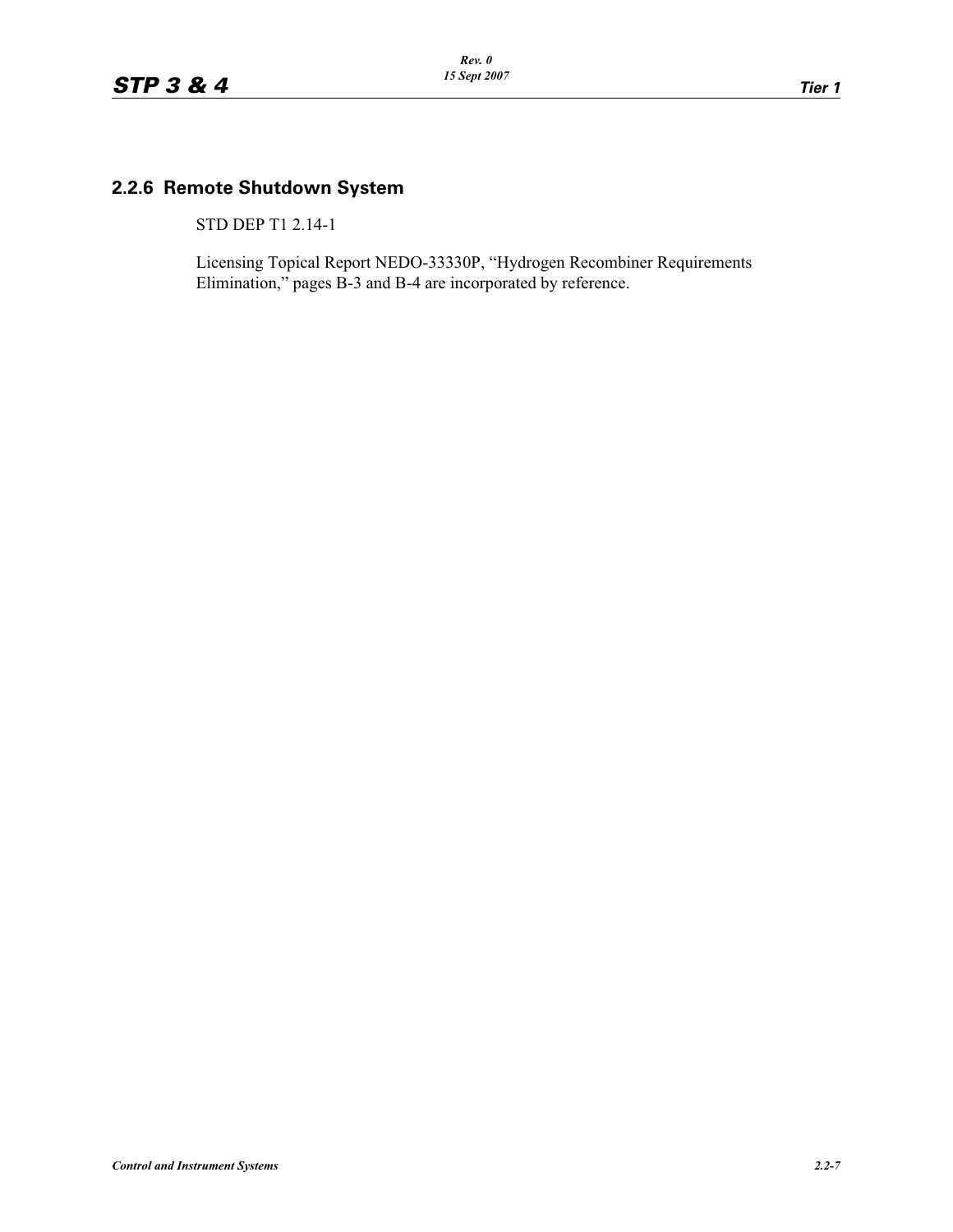### **2.2.7 Reactor Protection System**

STD DEP T1 2.2-1 (Figure 2.2.7a, Table 2.2.7)

STD DEP T1 3.4-1 (Figure 2.2.7b)

#### *Design Description*

*As shown in Figure 2.2.7a, the RPS interfaces with the Neutron Monitoring System (NMS), Nuclear Boiler System (NBS), Control Rod Drive (CRD) System, Rod Control and Information System (RCIS), Recirculation Flow Control (RFC) System,* and the *Suppression Pool Temperature Monitoring System (SPTM)*.*, and the Essential Multiplexing System (EMS). Figure 2.2.7a also depicts the* primary *implementation of RPS logic within the Safety System Logic and Control (SSLC).*

*The RPS has four divisions. Figure 2.2.7b shows the RPS divisional aspects and the signal flow paths from sensors to scram pilot valve solenoids.* Functions *Equipment within an RPS division consists of* include *sensors (transducers or switches)*, *multiplexers,* data communication, *digital trip modules* functions *(DTM* DTF*), trip logic unit* function *(TLU* TLF*), output logic unit (OLU), and load drivers (LD). The LDs are only in Divisions II and III.* The (DTF) and (TLF) are performed in digital control processors. The data communication functions are descirbed in Section 2.7.5.

*The RPS consists of logic and circuitry for initiation of both automatic and manual scrams. The automatic scram function is comprised of* accomplished redundantly in *four independent divisions of sensor instrument channels, hardware/software based logic* and logic processing, *and two independent divisions of actuating devices. Automatic scram is initiated whenever a scram condition is detected by two or more automatic divisions of RPS logic. For automatic scram, the sensor input signals to the RPS originate either from the RPS's own sensors or other systems' sensors. For determination of the existence of an automatic scram condition, within each automatic scram channel* division *of the RPS, the DTM* DTF *of a given RPS channel* division *compares the monitored process variable with the* a *stored setpoint* stored *in its memory and issues a trip signal if the monitored process variable exceeds the setpoint. The DTM* DTF *then sends the trip signal to the TLU* TLF *of its own channel* division *and the TLU* TLF*s of the other three channels* divisions *of RPS, where two-out-of-four voting is performed (see Figure 2.2.7b). The TLF in each division performs an independent two-out-of-four vote on each RPS DTF input.*

*In the case of high suppression pool average temperature trip and inboard/outboard MSIV closure signals, the SPTM module of SSLC and NBS provide their divisional trip signals directly to the corresponding divisional RPS DTM. However, in the case of the NMS,* Each of *the four channels* divisions *of the NMS each provide their trip and* Simulated Thermal Power (STP) *signals to each* the corresponding *RPS divisional TLU* TLF independent of the DTF for all other RPS automatic trip input parameters. *A list of conditions that can cause automatic reactor scram is provided below. The name of the system that provides the sensor input signal or the trip signal is shown in brackets.*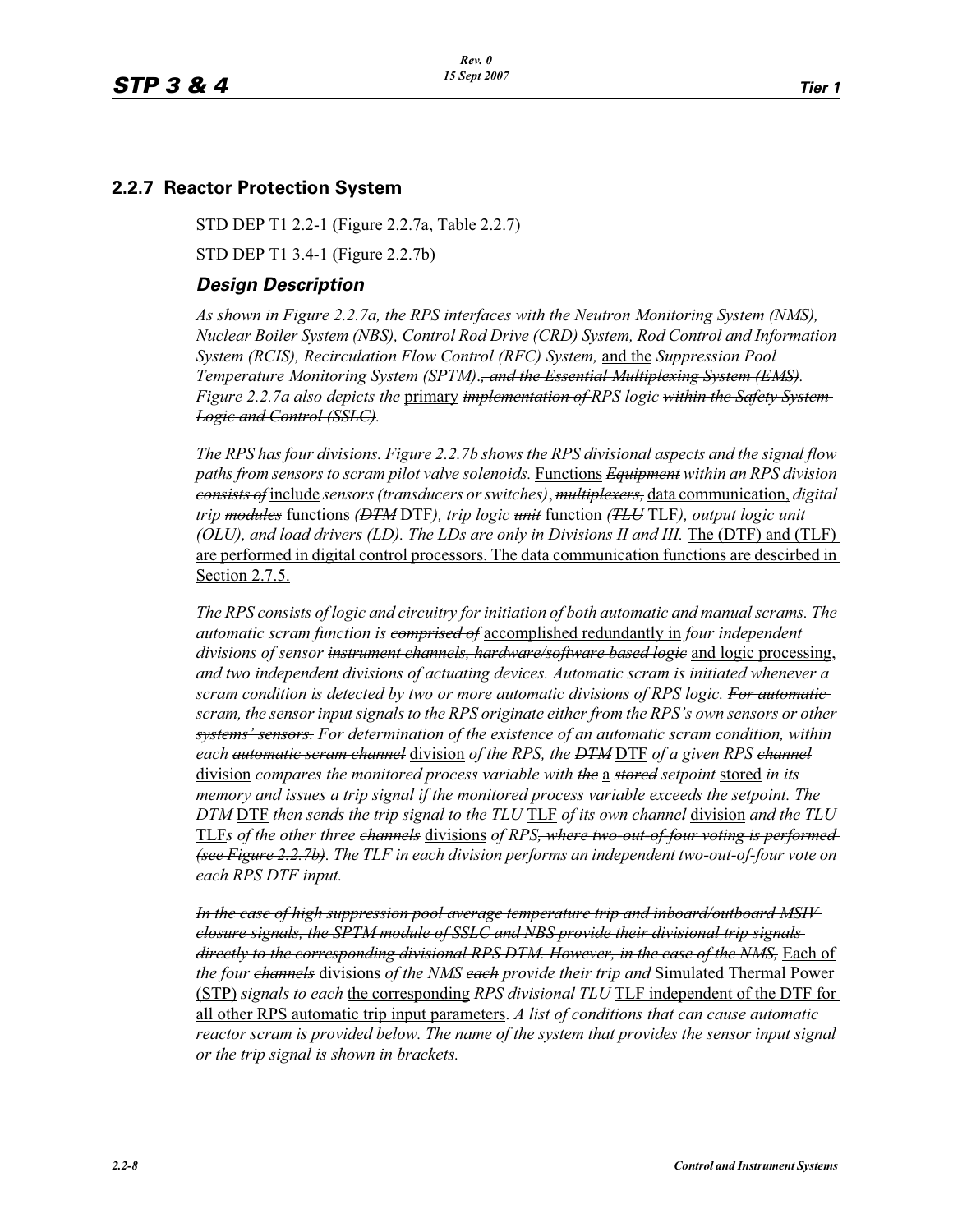- *(3) NMS Trips [Discrete trip signals to RPS TLUs*NMS]
- *(7) Main Steamline Isolation [NBS discrete signals to RPS DTMs]*
- *(9) High Suppression Pool Average Temperature [SPTM Module of SSLC trip signals to RPS DTMs]*

*The TLU* TLF*s provide their trip signals to their divisional OLUs which are used to control the solid-state LDs that control the Class 1E AC power to the scram solenoids, and relays that control DC power to back-up scram valves. For automatic scram initiation, the <del>TLU</del> TLF <i>trip signals cause the LDs to interrupt Class 1E AC power to the scram solenoids (fail-safe logic), cause the back-up scram relays to supply DC power to back-up scram solenoids, and provide scram follow signals to the RCIS. Each division of RPS controls eight LDs. The LDs are arranged to switch AC power to the scram solenoids in a two-out-of-four formatarrangement. That is, reactor scram will occur only if two or more divisions of the RPS provide trip signals to their associated LDs and both scram solenoids are de-energized.*

*Manual scram function, which is separate and independent from automatic scram logic, is implemented in Divisions II and III of the RPS. For manual scram initiation, two manual scram push buttons of the RPS must be simultaneously depressed. When manual scram is initiated, the RPS, through manual scram switches, interrupts Class 1E AC power to the scram solenoids, connects divisional Class 1E DC power to back-up scram solenoids, and provides scram follow signals to RCIS. The RPS logic seals in the scram signals and permits reset of scram logic* only *after a time delay of at least 10 seconds.*

*RPS initiates a reactor internal pump (RIP) trip on receipt of either a turbine stop valve closure or a low turbine control valve oil pressure signal when the reactor power is above 40% (from a turbine first stage pressure NMS STP signal).*

*The RPS design is single-failure-proof and redundant. Also, the RPS design is fail-safe in the event of loss of electrical power to one division of RPS logic.*

The OLU and LDs are implemented with non-microprocessor-based equipment. The remaining RPS functions are primarily implemented with microprocessor-based equipment.

*Each of the four RPS divisional logic and associated sensors are powered from their respective divisional Class 1E power supply. In the RPS, independence is provided between Class 1E divisions, and also between the Class 1E divisions and non-Class 1E equipment.*

*As shown on Figure 2.2.7a, the RPS has manual divisional trip switches, reactor mode switch, manual scram switches, and scram reset switches for manual controls. Divisional trip displays, and scram solenoids electrical power status lights are also provided. These RPS controls and displays are provided in the main control room. Fail safe RPS sensors are turbine control valve oil pressure switches,* sensors and *turbine stop valve position switches, and turbine first-stage pressure sensors. These sensors are located in the Turbine Building.*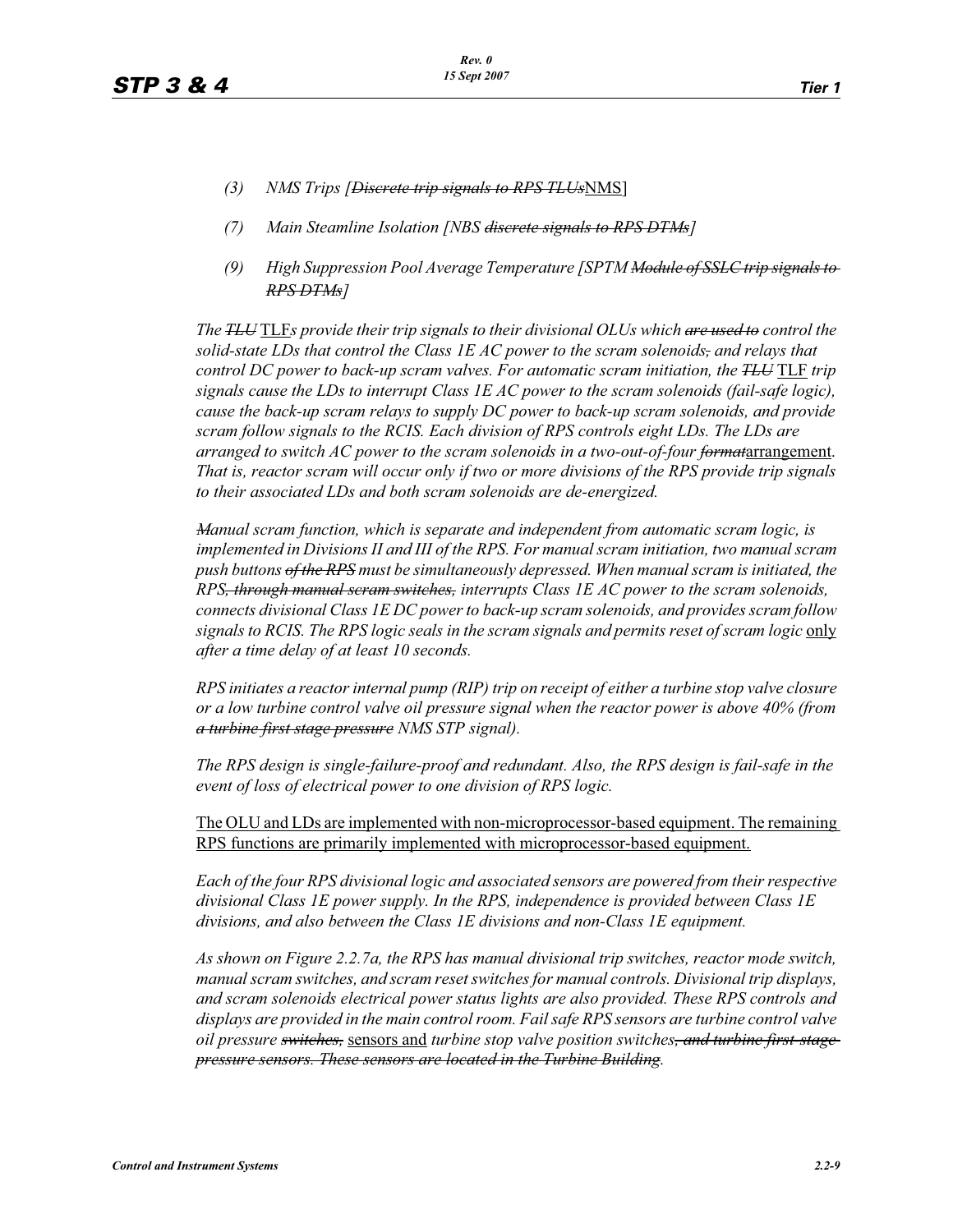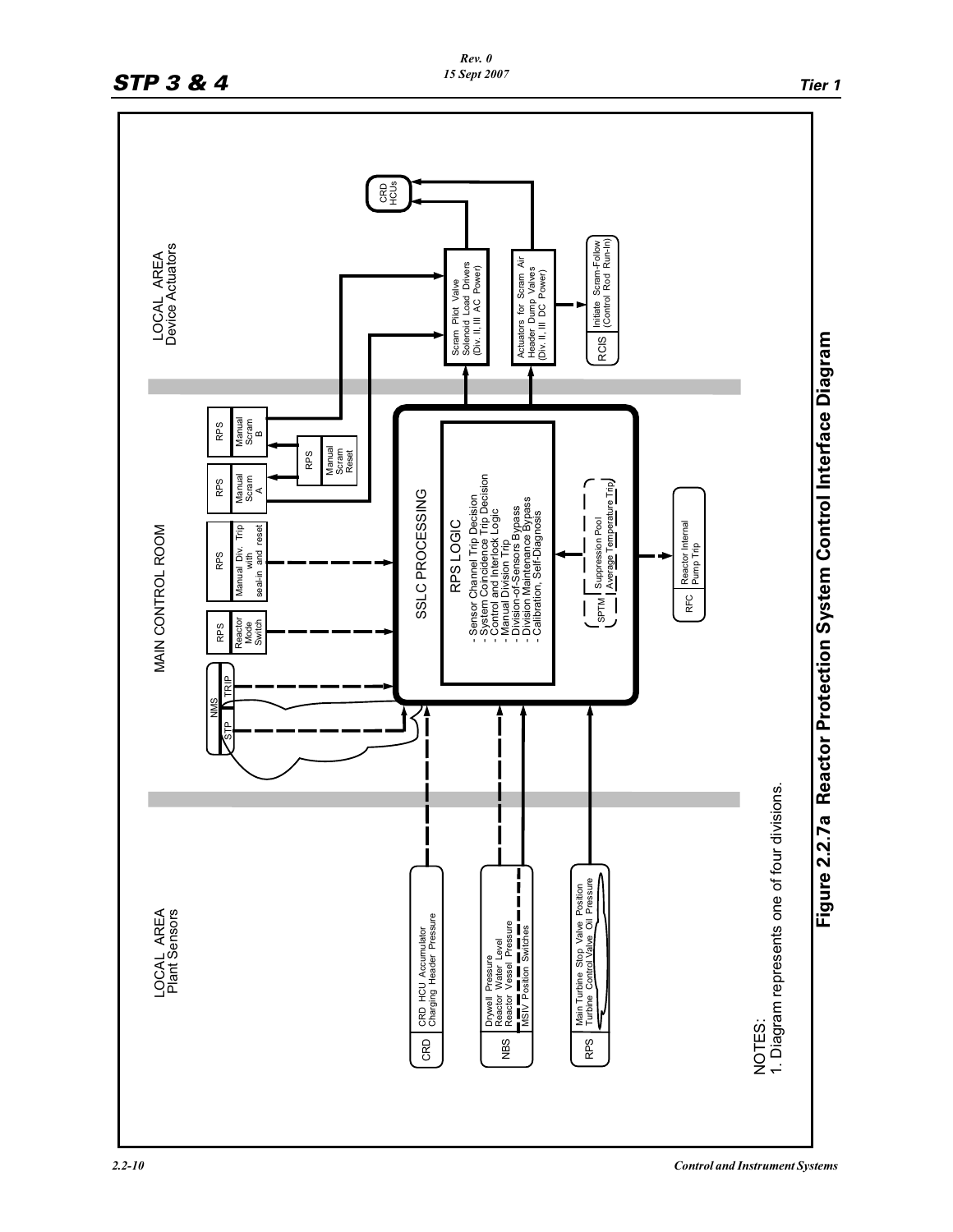

**Figure 2.2.7b Reactor Protection System**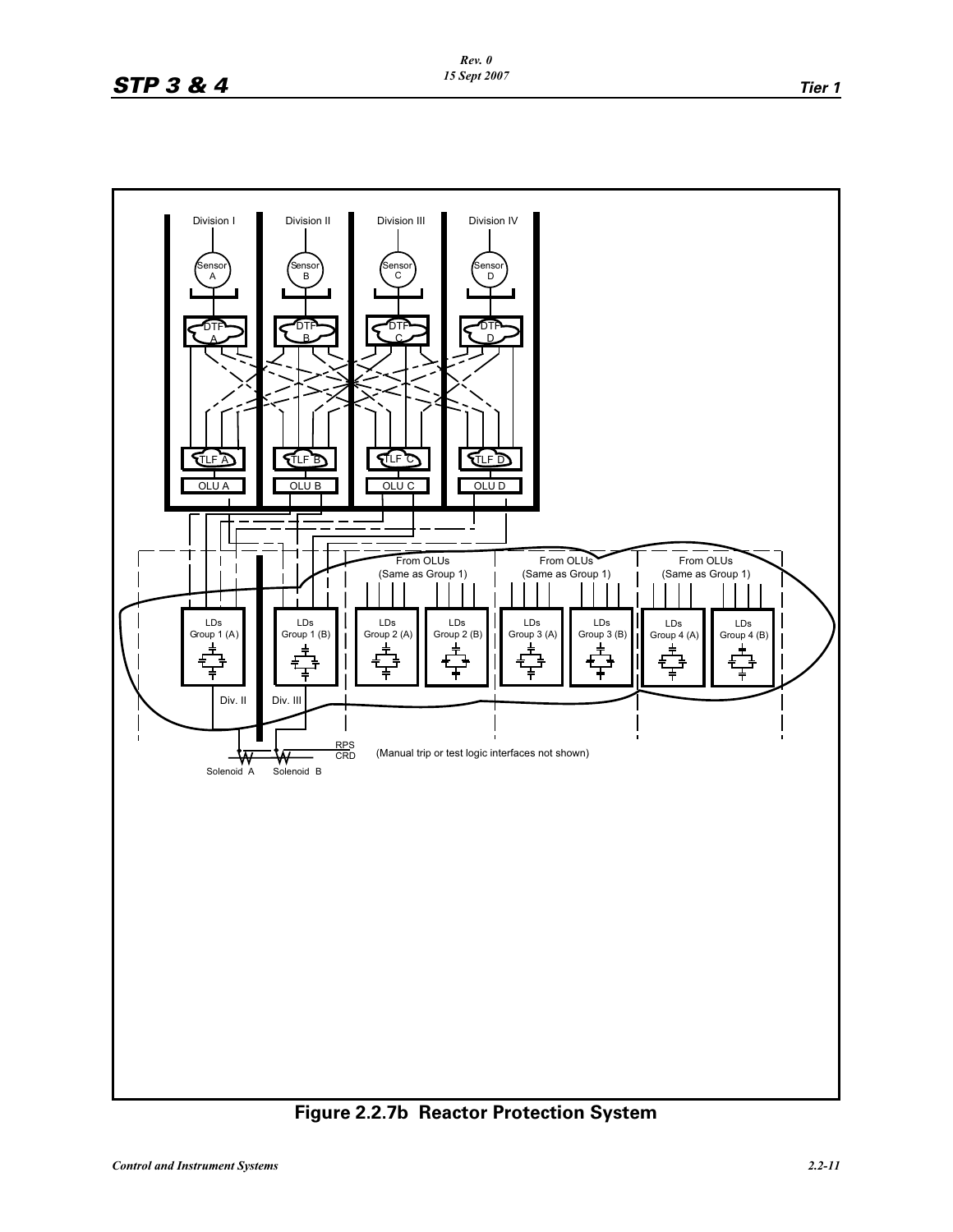|                                                                                                                                                                                                                                    | Table 2.2.7 Reactor Protection System                                                                                                                                                                                                                |                                                                                                                                           |
|------------------------------------------------------------------------------------------------------------------------------------------------------------------------------------------------------------------------------------|------------------------------------------------------------------------------------------------------------------------------------------------------------------------------------------------------------------------------------------------------|-------------------------------------------------------------------------------------------------------------------------------------------|
|                                                                                                                                                                                                                                    | Inspections, Tests, Analyses and Acceptance Criteria                                                                                                                                                                                                 |                                                                                                                                           |
| Design Commitment                                                                                                                                                                                                                  | Inspections, Tests, Analyses                                                                                                                                                                                                                         | Acceptance Criteria                                                                                                                       |
| reactor power is above 40% (from <del>a turbine</del><br>RPS initiates an RIP trip on receipt of either<br>a turbine stop valve closure or a low turbine<br>control valve oil pressure signal when<br>first stage NMS STP signal). | 5. Test will be conducted on the as-built RPS   5. The RPS initiates an RIP trip on receipt of<br>turbine control valve oil pressure and <del>turbine</del><br>using simulated turbine stop valve position,<br>first stage pressure NMS STP signals. | pressure when reactor power is above 40%.<br>either a simulated signals indicating turbine<br>stop valve closure or low control valve oil |

# **STP 3 & 4** *IS Sept 2007 Tier 1*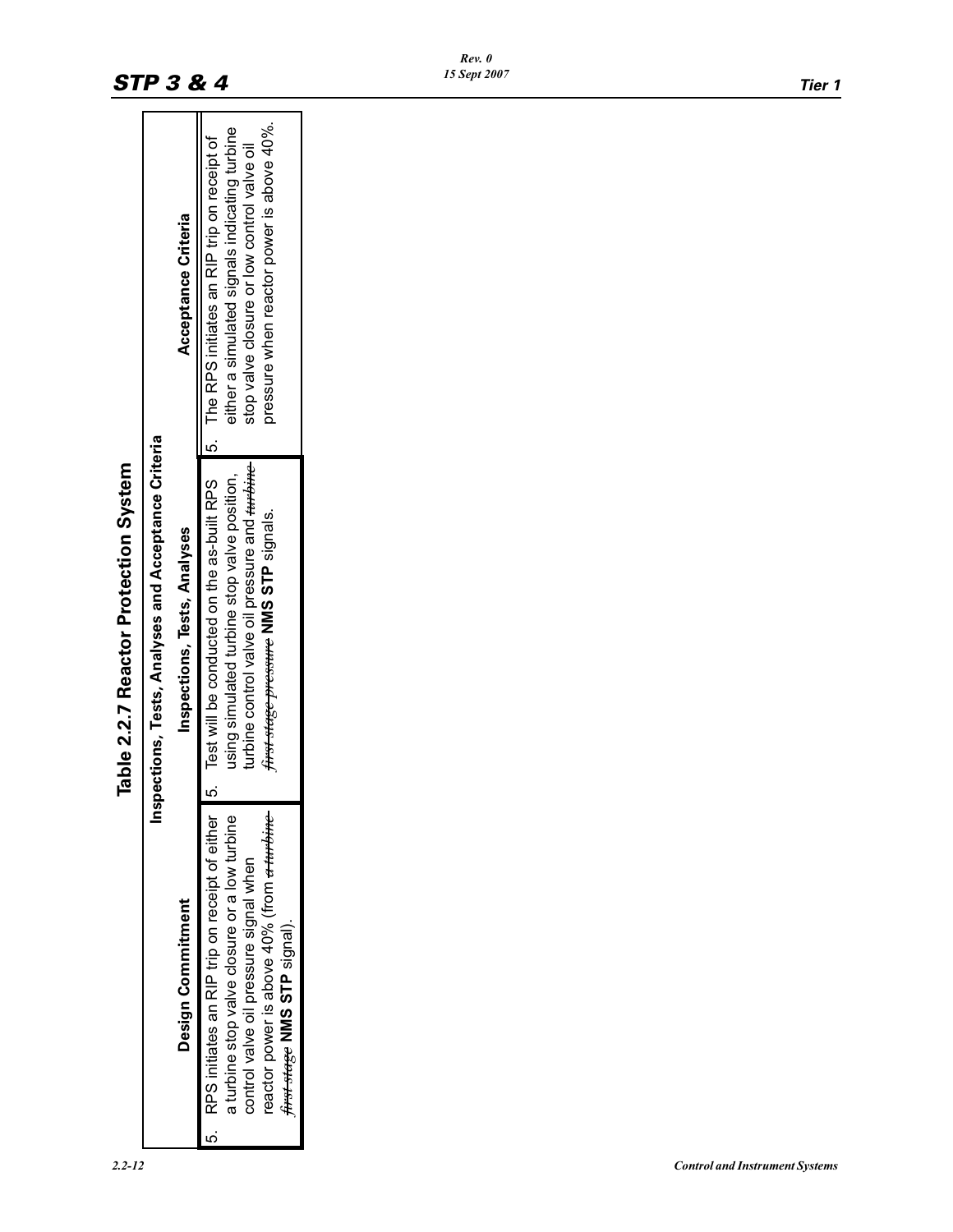# **2.2.9 Automatic Power Regulator System**

STD DEP T1 3.4-1

# *Design Description*

*The APR System operates in either manual or automatic control mode. The system control logic*  is performed by redundant, digital controllers. The digital controller controllers receives receive *inputs from* and send outputs *to interfacing system* systems *via the non-essential multiplexing system (NEMS)* data communication function (NECF)*. It* The APR System *performs power control calculations and* provides *system outputs to the NEMS* interfacing systems to allow coordinated control*.*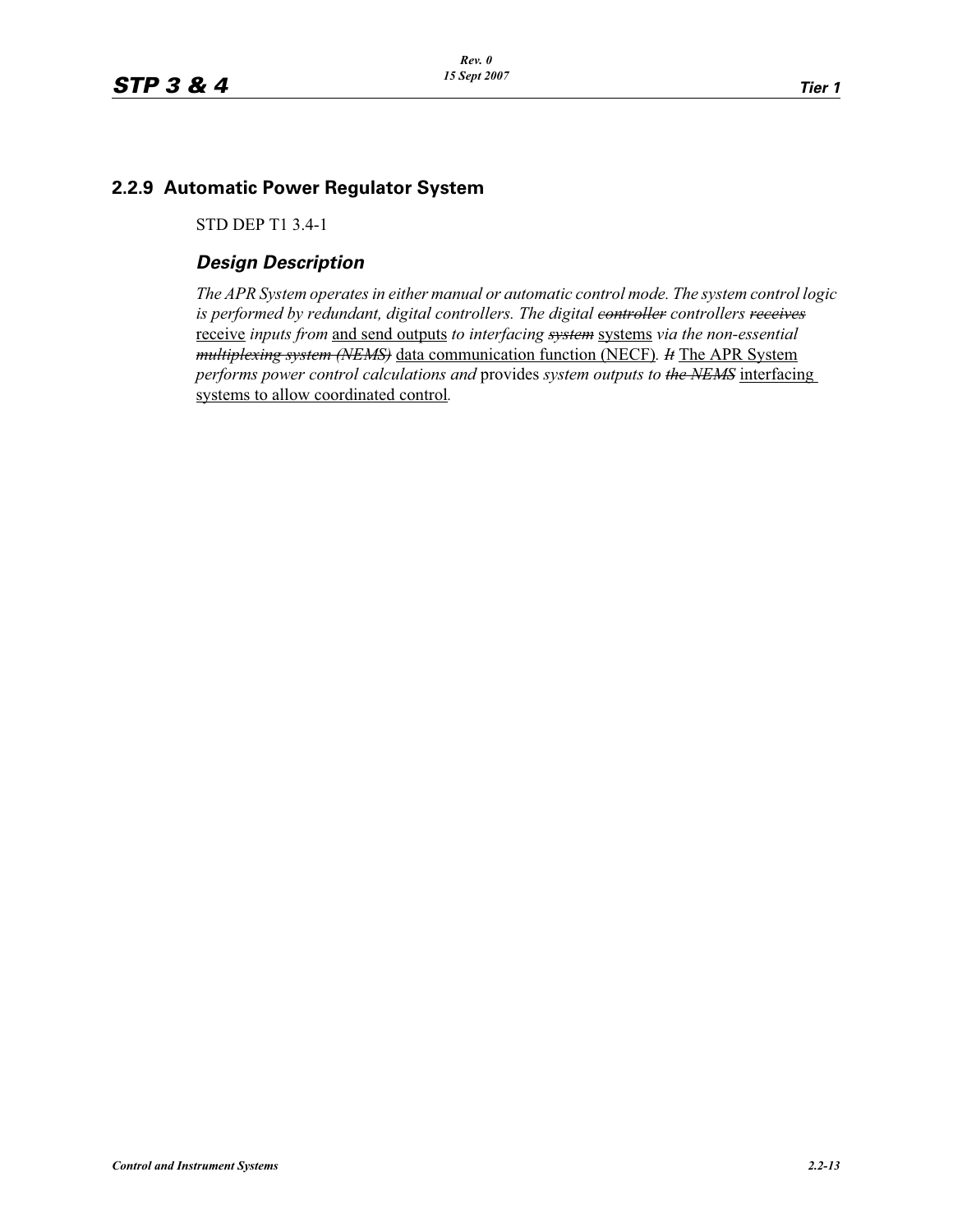#### **2.2.11** *Process Computer System* Plant Computer Functions (PCFs)

STD DEP T1 3.4-1

# *Design Description*

*The Process* Plant *Computer System* Functions *(PCS* PCFs*) consists of* are a set of control, monitoring and data calculation functions that are implemented on *redundant digital central processing units and associated peripheral equipment* provided by the Plant Information and Control System (PICS). Redundant processors are used for functions that are important to plant operation. The PCFs *and is* are *classified as a non-safety-related system.*

*The PCS* PCFs *performs* perform *local power range monitor (LPRM) calibrations and calculations of fuel operating thermal limits data*, *which it* is *provides* provided *to the automated thermal limit monitor (ATLM) function of the Rod Control & Information System (RCIS) for the purpose of updating rod block setpoints.*

*The PCS functions also as a* PCFs also include top-level controller functions which *monitors* monitor *the overall plant conditions, issues* issue *control commands and adjusts* adjust *setpoints of lower level controllers to support automation of the normal plant startup, shutdown and power range operations. In the event that abnormal conditions develop in the plant during operations in the automatic mode, the PCS* these functions *automatically reverts* revert *to the manual mode of operation.*

# *Inspections, Tests, Analyses and Acceptance Criteria*

*Table 2.2.11 provides a definition of the inspections, tests and/or analyses, together with associated acceptance criteria, which will be undertaken for the PCS* PCFs*.*